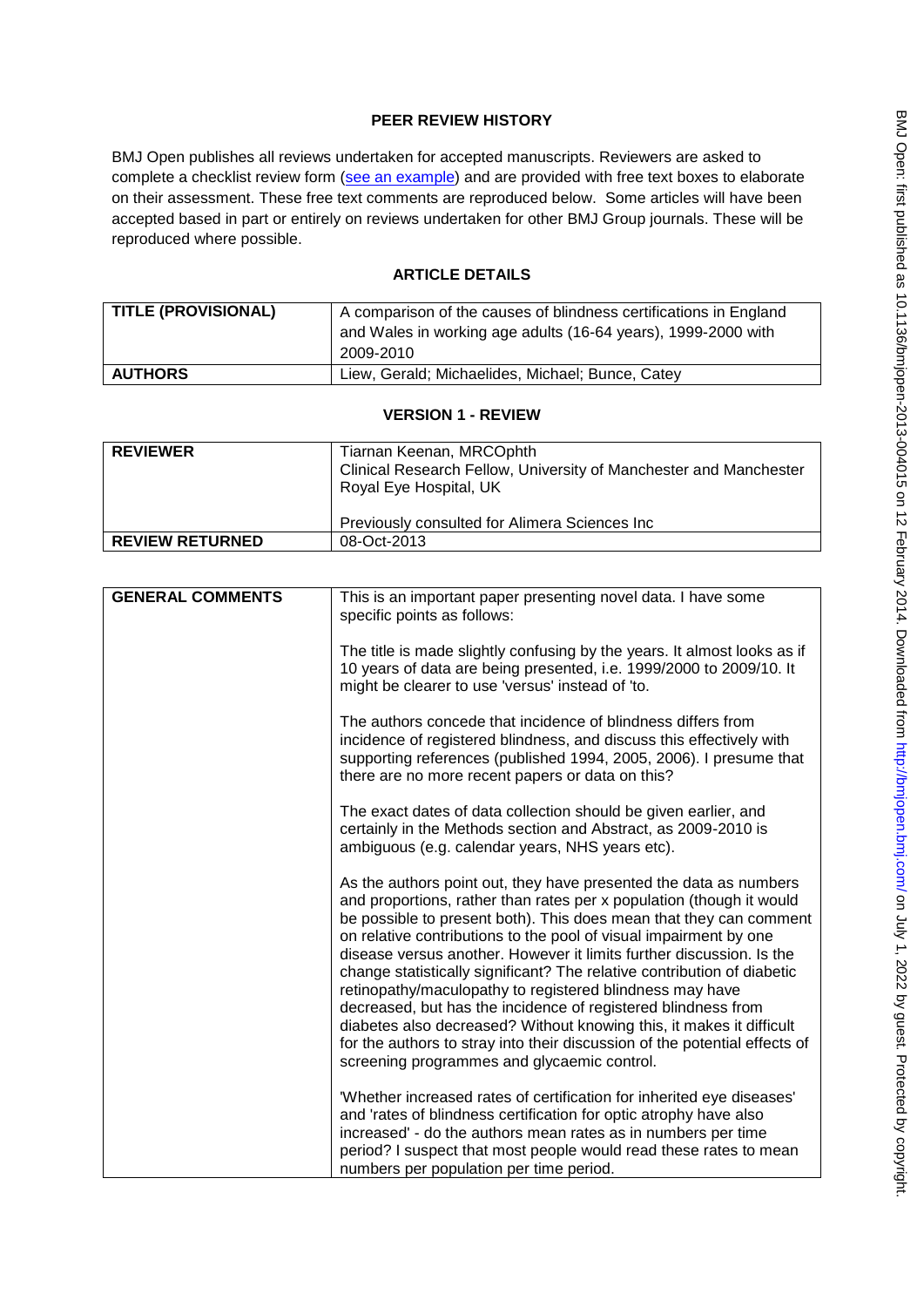| BMJ Open: first published as 10.1136/bmjopen-2013-004015 on 12 February 2014. Downloaded from http://bmjop |
|------------------------------------------------------------------------------------------------------------|
|                                                                                                            |
|                                                                                                            |
|                                                                                                            |
|                                                                                                            |
|                                                                                                            |
|                                                                                                            |
|                                                                                                            |
|                                                                                                            |
|                                                                                                            |
|                                                                                                            |
|                                                                                                            |
|                                                                                                            |
|                                                                                                            |
|                                                                                                            |
|                                                                                                            |
|                                                                                                            |
|                                                                                                            |
|                                                                                                            |
|                                                                                                            |
|                                                                                                            |
|                                                                                                            |
|                                                                                                            |
|                                                                                                            |
|                                                                                                            |
|                                                                                                            |
|                                                                                                            |
| - TCTT < - Second                                                                                          |
|                                                                                                            |
|                                                                                                            |
|                                                                                                            |
|                                                                                                            |
|                                                                                                            |
|                                                                                                            |
| .<br>המונח למה למ<br>l                                                                                     |

| I wonder whether it's possible that some cases of hereditary retinal<br>disorders were labelled as 'degeneration of macula and posterior<br>pole', and that this occurred more commonly in 1999-2000 versus<br>2009-2010? |
|---------------------------------------------------------------------------------------------------------------------------------------------------------------------------------------------------------------------------|
| The manuscript was very well presented, and clearly defined its<br>objectives and methods, with a thorough discussion of relevant<br>points and strengths/limitations.                                                    |

| <b>REVIEWER</b>        | Christopher G Owen                                        |
|------------------------|-----------------------------------------------------------|
|                        | Reader in Epidemiology, St George's, University of London |
| <b>REVIEW RETURNED</b> | 08-Nov-2013                                               |

| <b>GENERAL COMMENTS</b> | While the numbers of blind certifications amongst the working age                                                                                                                                                                                                                                                                                                                                                                                                                                                                                                                                                                                                                                                                                                                                                                                                                                                                                                                                                                                                                                                                                                                                                                                                             |
|-------------------------|-------------------------------------------------------------------------------------------------------------------------------------------------------------------------------------------------------------------------------------------------------------------------------------------------------------------------------------------------------------------------------------------------------------------------------------------------------------------------------------------------------------------------------------------------------------------------------------------------------------------------------------------------------------------------------------------------------------------------------------------------------------------------------------------------------------------------------------------------------------------------------------------------------------------------------------------------------------------------------------------------------------------------------------------------------------------------------------------------------------------------------------------------------------------------------------------------------------------------------------------------------------------------------|
|                         | population of England and Wales are useful to know, providing<br>patterns in older adults would be very informative, especially as the<br>number of blind certifications amongst the working age population is<br>low compared to older adults. A paper considering adults of all ages<br>could be considered. If not the paper should make it very clear<br>throughout that the findings refer to working age adults. Given the<br>change in certification over the decade of comparison, greater<br>caution should be used in interpretation. For instance, caution<br>should be exercised in attributing reductions in DR/M blindness to<br>improvements in screening / treatments. Note, population trends in<br>diabetes / treatments are not cited. Real and artefactual<br>explanations for change could be explored more. For instance,<br>apparent increases in hereditable retinal disorders over a ten year<br>period seem unlikely (similarly reductions caused by myopia) – may<br>suggest diagnostic transfer. Geographic variability in certifications<br>may allow the role of immigration to be commented on further.<br>Unclear why comparisons with 2007-8 data were not made (Bunce,<br>Eye, 2010). Meaning of 'Crown Copyright' to non-UK readers should |
|                         | be outlined. Data plural throughout, i.e., these data.                                                                                                                                                                                                                                                                                                                                                                                                                                                                                                                                                                                                                                                                                                                                                                                                                                                                                                                                                                                                                                                                                                                                                                                                                        |

## **VERSION 1 – AUTHOR RESPONSE**

Reviewer Name Tiarnan Keenan, MRCOphth

1.This is an important paper presenting novel data. I have some specific points as follows:

The title is made slightly confusing by the years. It almost looks as if 10 years of data are being presented, i.e. 1999/2000 to 2009/10. It might be clearer to use 'versus' instead of 'to. We agree with this and have amended the title as suggested. The title now reads "Changes in the Leading Causes of Blind Certifications in Working Age Adults in England and Wales 2009/2010 versus 1999/2000 – With Diabetic Retinopathy Now No Longer the Leading Cause."

2. The authors concede that incidence of blindness differs from incidence of registered blindness, and discuss this effectively with supporting references (published 1994, 2005, 2006). I presume that there are no more recent papers or data on this?

This is correct. To our knowledge there are no more recent references.

3. The exact dates of data collection should be given earlier, and certainly in the Methods section and Abstract, as 2009-2010 is ambiguous (e.g. calendar years, NHS years etc).

We now state clearly in the Methods and Abstract that data were collected from forms with a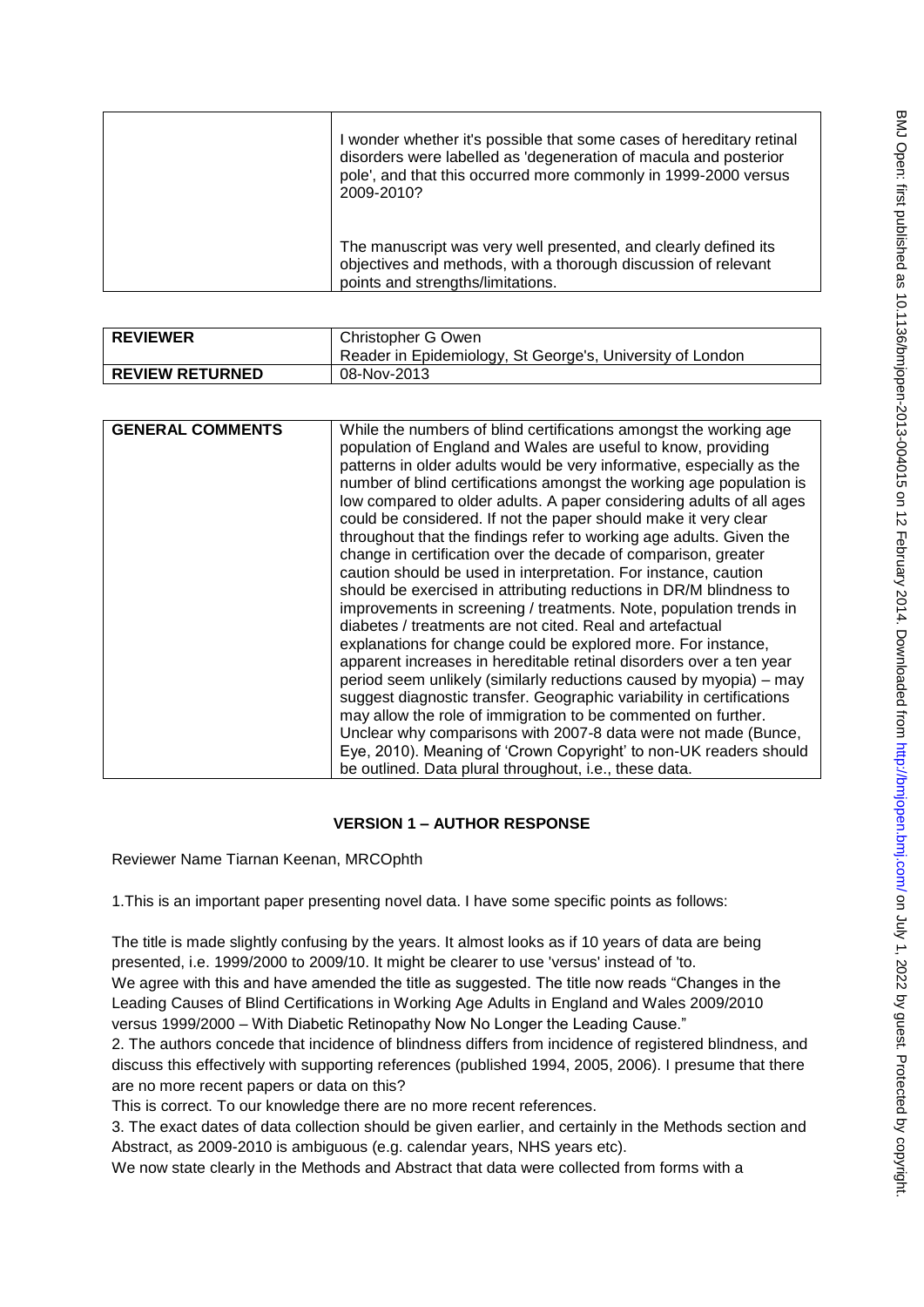certification date between the 1st April 2009 and the 31st March 2010, and between the 1st April 1999 to 31st March 2000.

4. As the authors point out, they have presented the data as numbers and proportions, rather than rates per x population (though it would be possible to present both). This does mean that they can comment on relative contributions to the pool of visual impairment by one disease versus another. However it limits further discussion. Is the change statistically significant? We are sorry that we were not more explicit with regards our methodology. We looked at the data mainly to answer the question as to whether or not diabetes is still the leading cause of certifiable visual loss in the working age group. This claim is made in virtually every grant application and research paper investigating diabetic retinopathy. Formally assessing whether or not the proportion has changed over time is not the objective of this paper and we are sorry that this was not made more explicit.

We are not able to state the rate per population, as the number of patients with diabetes in England and Wales is not known precisely.

We have now performed a chi square test and the difference in proportions is statistically significant. We now state this in the Results.

"Χ2 tests were performed to test differences in proportions.…..This difference was statistically significant (P=0.009)."

5. The relative contribution of diabetic retinopathy/maculopathy to registered blindness may have decreased, but has the incidence of registered blindness from diabetes also decreased? Without knowing this, it makes it difficult for the authors to stray into their discussion of the potential effects of screening programmes and glycaemic control.

It is difficult to determine if the incidence of blindness from diabetes has changed as the prevalence of diabetes is not known precisely. Most published papers have only reported estimated prevalence based on general practice surveys, with values ranging from 1-2% of the general population.(Khunti K, British Journal of General Practice 1999; deLusignan BMC Family Practice 2005) We do accept the reviewer"s point but in the absence of robust data on the prevalence of diabetes we are unable to answer it directly.

We intentionally avoided commenting on the incidence of blindness from diabetes in the manuscript, as our data alone could not determine this. Nonetheless, regardless of the actual incidence rates of blindness, our data do show that both the absolute numbers as well as proportion of registrable blindness due to diabetes have decreased, making it no longer the leading cause of registrable blindness in working age adults. We would like to highlight again that our aim is not to report on the incidence of blindness, but rather to challenge the often repeated statement that diabetes is the leading cause of blindness is working age adults.

We hope we have made this point more clearly in the revised Discussion.

"This report is not designed to identify the reasons behind these changes or estimate the incidence of blindness from diabetes. The prevalence of diabetes in the UK is not known with certainty, with several limited general practice surveys suggesting a range of between 1-2% of the general population11-14; we are thus not able to estimate the incidence of blindness from diabetes. Nonetheless, available data suggest the prevalence of diabetes in England and Wales has increased over the period in question11;13, which would be expected to lead to increased rates of blindness if other factors remained constant. In this context we speculate that several intervening public health developments may have contributed to the reduction in both absolute and proportional rates of registrable blindness from diabetes amongst working age adults."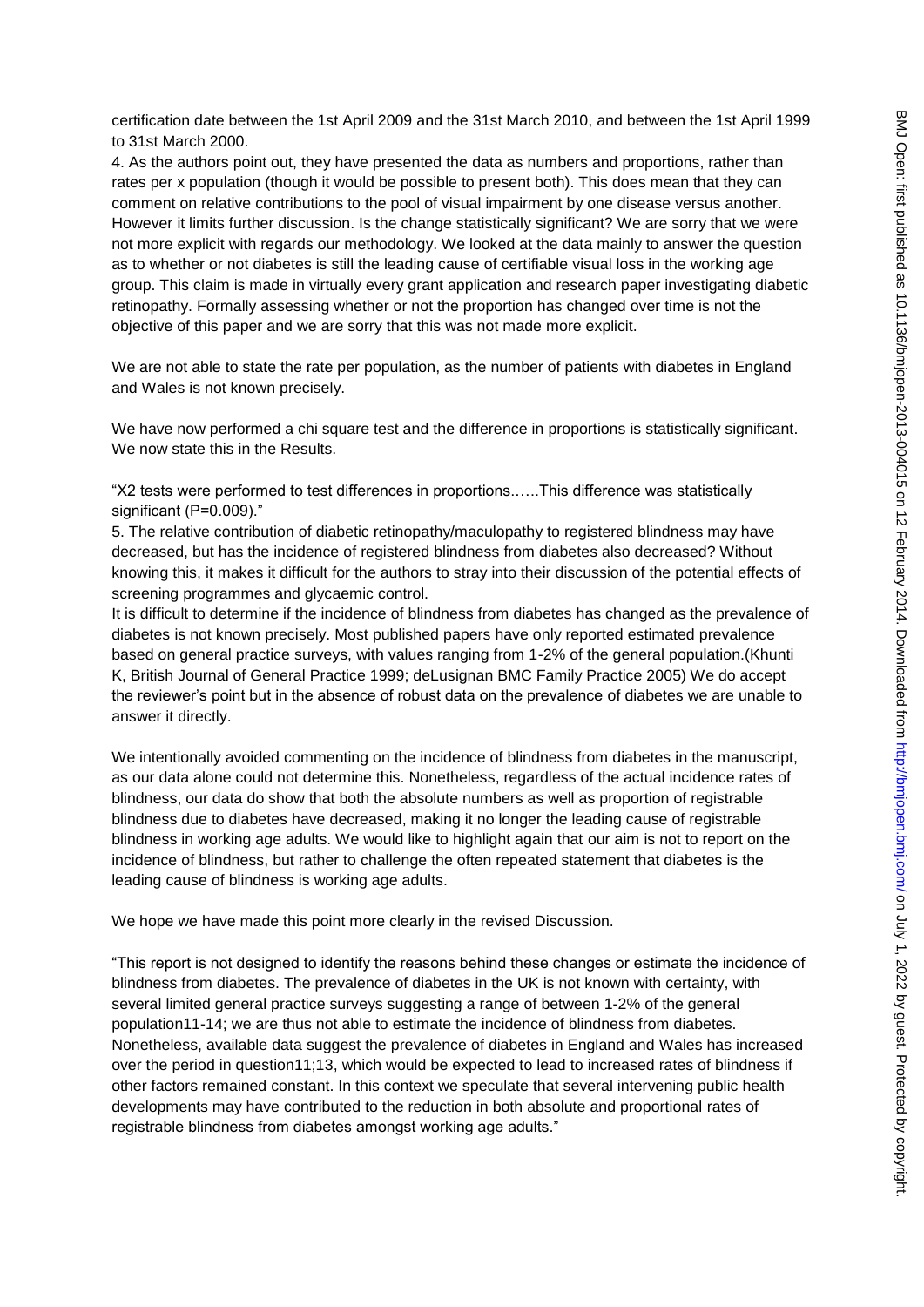6.'Whether increased rates of certification for inherited eye diseases' and 'rates of blindness certification for optic atrophy have also increased' - do the authors mean rates as in numbers per time period? I suspect that most people would read these rates to mean numbers per population per time period.

We mean rates as in numbers per time period, and have now made this clearer to read "Whether increased numbers of certification for inherited eye diseases" and "numbers of blindness certification for optic atrophy have also increased…"

7. I wonder whether it's possible that some cases of hereditary retinal disorders were labelled as 'degeneration of macula and posterior pole', and that this occurred more commonly in 1999-2000 versus 2009-2010?

We agree that it is possible that mislabeling occurred. We now discuss this further in the Discussion.

"Another possibility is that diagnostic transfer or misclassification may have occurred, for example where some cases of hereditary retinal disorders may have been mislabeled as 'degeneration of macula and posterior pole'. In order to explain the increase in hereditary retinal disorders, this would have had to occur preferentially in 1999-2000 versus 2009-2010. However, misclassification of diabetic retinopathy/maculopathy as hereditary retinal disorders is unlikely to occur given how different the conditions are, and so would not explain the absolute reduction in the number of certifications for blindness due to diabetes."

8. The manuscript was very well presented, and clearly defined its objectives and methods, with a thorough discussion of relevant points and strengths/limitations.

Reviewer Name Christopher G Owen

1. While the numbers of blind certifications amongst the working age population of England and Wales are useful to know, providing patterns in older adults would be very informative, especially as the number of blind certifications amongst the working age population is low compared to older adults. We agree that causes of blind certifications amongst the elderly is of interest but this is the focus of a separate paper. Although the number of certifications in the working age population may be lower compared to older adults, their economic impact is likely to be greater.

2. A paper considering adults of all ages could be considered. If not the paper should make it very clear throughout that the findings refer to working age adults.

We have revised the manuscript and are now explicit that any mention of blindness refers only to working age adults, starting with the title - "Changes in the Leading Causes of Blind Certifications in Working Age Adults in England and Wales 2009/2010 versus 1999/2000 – With Diabetic Retinopathy Now No Longer the Leading Cause. "

3. Given the change in certification over the decade of comparison, greater caution should be used in interpretation. For instance, caution should be exercised in attributing reductions in DR/M blindness to improvements in screening / treatments. We agree and now clearly state that our attempt to explain our findings is speculative and should be read with caution.

"In this context we speculate that several intervening public health developments may have contributed to the reduction in both absolute and proportional terms of registrable blindness from diabetes amongst working age adults…… Nonetheless this remains speculative at present, and such explanations should be read with caution."

4. Note, population trends in diabetes / treatments are not cited. Real and artefactual explanations for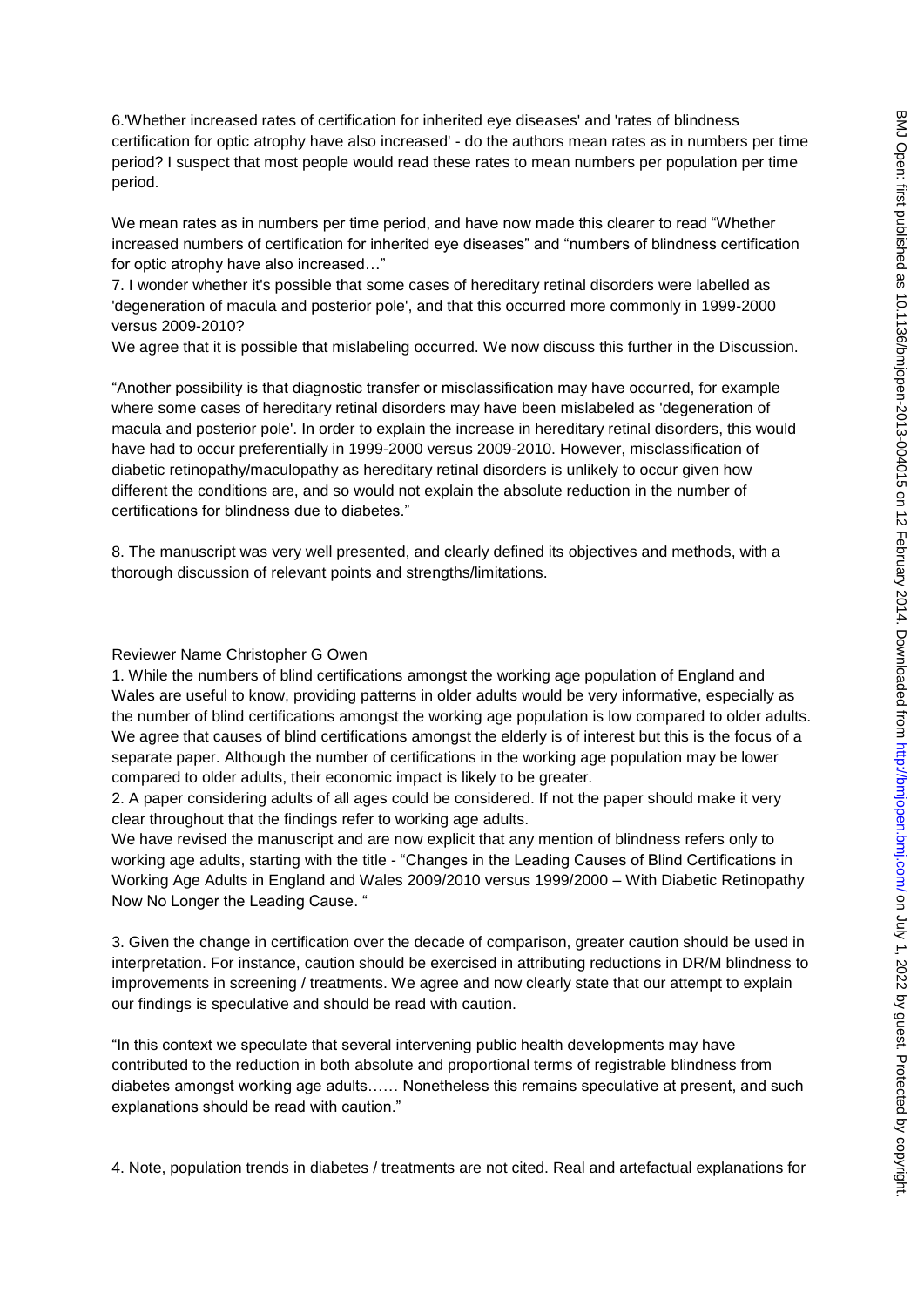change could be explored more. For instance, apparent increases in hereditable retinal disorders over a ten year period seem unlikely (similarly reductions caused by myopia) – may suggest diagnostic transfer. We now cite population trends in diabetes and treatment of diabetes.

"Nonetheless, available data suggest the prevalence of diabetes in England and Wales has increased over the period in question11;13…"

"Concurrent with these screening programmes, in 2004 the Quality and Outcomes Framework17 was introduced to incentivise general practitioners in the United Kingdom to improve primary care management of several conditions including diabetes. Several studies have documented an improvement in the quality of care for diabetes since this was introduced,18;19 and the effort may have contributed to the improvement in glycaemic control documented since the late 1990s.17;20"

We thank the reviewer for the suggestion that diagnostic transfer may have occurred and now discuss this further.

"Another possibility is that diagnostic transfer or misclassification may have occurred, for example where some cases of hereditary retinal disorders may have been mislabeled as 'degeneration of macula and posterior pole'. In order to explain the increase in hereditary retinal disorders, this would have had to occur preferentially in 1999-2000 versus 2009-2010. However, misclassification of diabetic retinopathy/maculopathy as hereditary retinal disorders is unlikely to occur given how different the conditions are, and so would not explain the absolute reduction in the number of certifications for blindness due to diabetes."

5. Geographic variability in certifications may allow the role of immigration to be commented on further. Unfortunately we do not have access to this data and are unable to comment on this. Ethnicity data on a large proportion of CVI forms is missing, and we believe this data is not missing at random and thus would be unreliable.

6. Unclear why comparisons with 2007-8 data were not made (Bunce, Eye, 2010). The Eye 2010 paper does not present data for the working age group which is why we did not make comparison with this publication. We have not reproduced the data from this publication as we do not think it would add to the current manuscript, which focuses on the most up to date data from 2009-2010.

7. Meaning of "Crown Copyright" to non-UK readers should be outlined. We now state :

"…CVI data under Crown copyright, meaning the copyright is owned by the British Government.

8. Data plural throughout, i.e., these data. We have made the changes.

#### **VERSION 2 – REVIEW**

| <b>REVIEWER</b>        | Christopher G Owen<br>St George's, University of London |
|------------------------|---------------------------------------------------------|
| <b>REVIEW RETURNED</b> | 24-Jan-2014                                             |

| <b>GENERAL COMMENTS</b> | The paper is well written - I have no further comments. Authors may<br>wish to consider the following more recent references to describe<br>UK trends in diabetes? |
|-------------------------|--------------------------------------------------------------------------------------------------------------------------------------------------------------------|
|                         | Diabetes UK. State of the nation 2012 report.<br>Thomas MC, Hardoon SL, Papacosta AO, Morris RW,                                                                   |
|                         | Wannamethee SG, Sloggett A, Whincup PH. Evidence of an<br>accelerating increase in prevalence of diagnosed Type 2 diabetes in                                      |